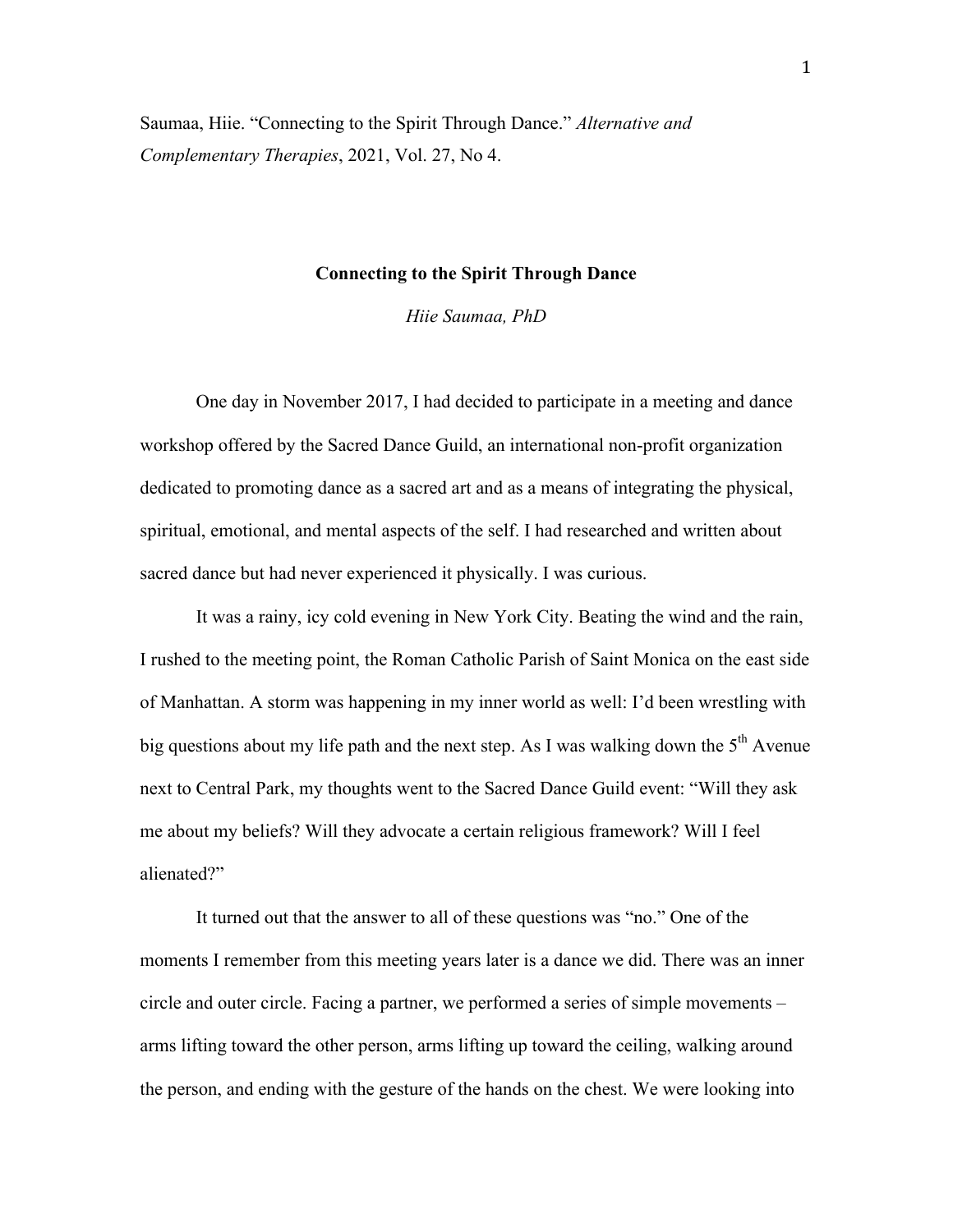the other person's eyes as we moved and sang a simple melody with these lyrics: "You are the face of God. I hold you in my heart. You are a part of me. You are my family. You are the face of God." At the end, we bowed to the partner and turned to the next person in the circle and repeated the movements and the words.

Tears started to flow from my eyes as if by themselves. I had never met these people before. I had never even exchanged any words with most of them before we started dancing. Looking into their eyes for the duration of the dance and being held by their gaze, I felt a deep release and a sense of lightness. I felt "seen" by my dancing partners. My inner turmoil started to dissipate. Simple movements and other people's kind presence and full attention calmed me. I felt moved, centered, taken care of, protected, and guided by some power larger than me.

In this article, I explore possible interconnections between sacred dance arts, wellbeing, and somatics – mind-body practices that focus on developing physical awareness and connection to the inner world through movement.<sup>1</sup> Discussing a couple of examples from the field of sacred dance, I show how the connection to the inner self and physical awareness through movement, a principle that somatic practices foreground, is often present in sacred dance forms as well. In somatic dance classes, participants frequently note that dancing "elevates the soul" or "touches" or "moves the spirit." What is it about the embodied experiences that give rise to these responses? Dance and movement impact physical and cognitive wellbeing and can lift the mood: might dance and movement also give us insights into our life path and help us make important choices, face challenging transitions and losses, and find our mission and place on earth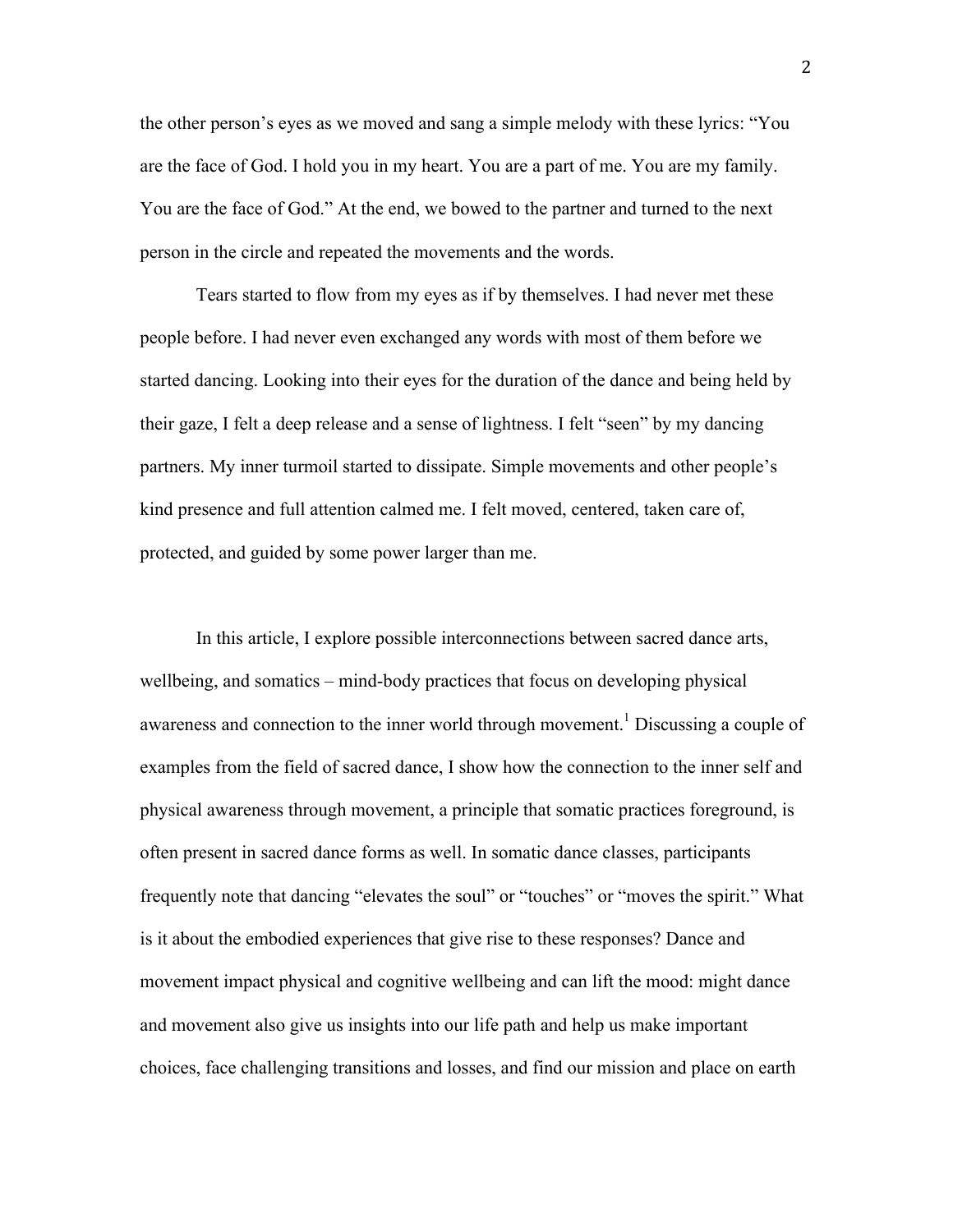at different stages in our life – aspects that are integral to a holistic sense of the self, wellbeing, and satisfaction in life?

## **Sacred Dance**

Hearing the words "spirituality and dance" or "sacred dance" might make listeners think of dances of different faith traditions, performed in the context of worship. Christian liturgical dance, Hindu temple dance, Tantric Buddhist dances, Sufi whirling, Native American ceremonies, Hawaiian Hula Kahiko, Jewish sacred dance, Japanese Shinto, African ritual dances, and Tibetan sacred dance, among others, come to mind. "Sacred dance" can refer to a range of movement based rituals and ceremonies undertaken to mark transitions in life, such as birth, marriage, and death; to heal from illnesses and relieve hardships; or to commune with natural powers to pray for rain or an abundant harvest.

"Sacred dance," however, does not necessarily need to refer to dances used for religious observation. The Sacred Dance Guild, founded in 1958, is one prominent example of a spiritually diverse organization that welcomes all types of dance forms and experiences from any part of the world: their mission is to "honor and celebrate the sacred in dance and movement across all cultures, faiths, and beliefs" and "envision a world community committed to living life with compassion, creativity and in service of a greater good."<sup>2</sup> In this organization, dance is seen as a force that allows people to build more harmony, peace, and justice across cultures, languages, and faiths.

From an early focus on creative movement and modern dance choreography, the organization moved to exploring a variety of dance techniques and traditions beyond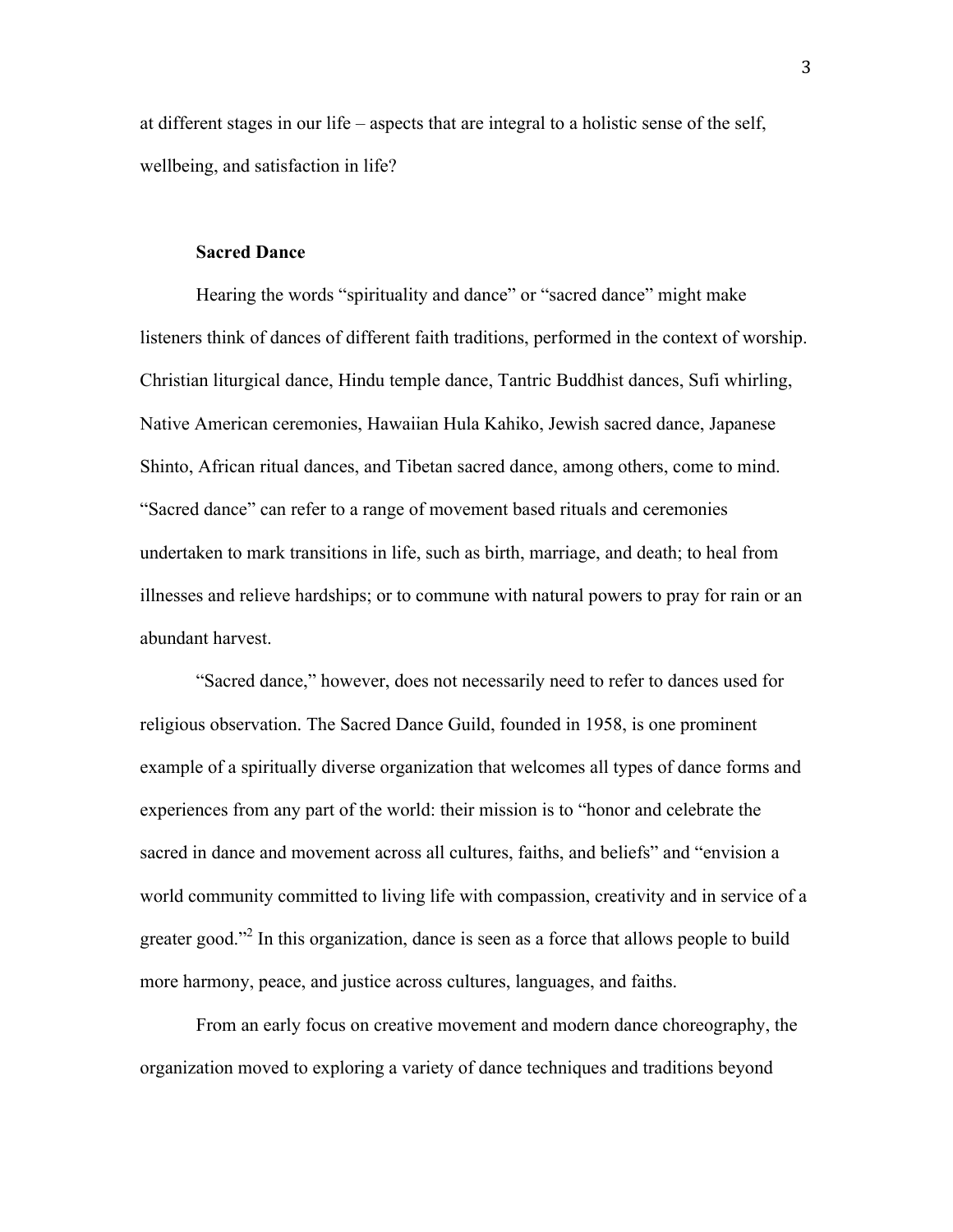modern dance, such as ballet, jazz, Yoga, African dance forms, Indian temple dances, Sufi whirling, meditation, Jewish mystical dances, and Tai Chi, among others. This list of dance forms shared during the festivals and workshops has expanded in recent years to include workshops on somatic dance, dance and disability, dance and social activism, dance and ecology, and the work of dancers and educators from diverse cultural and movement backgrounds. Discussions and interview series on topics such as "Is this sacred dance?" incorporate movement segments and a ritual dance called "Dancing Mysteries" in which participants honor people from the east, west, north, and south of the world through simple movement gestures and words.

The movements in these workshops are gentle and appropriate for people from different ages and a variety of movement backgrounds. Participants feel connected to their own body and emotions, rather than follow steps that might create frustration and cause discomfort or injury. The goal is to help participants feel connected to their life journey, to their individual experience of the soul, spirit, or the heart, to a sense of community, to the Earth, or to a larger consciousness. The President of the Sacred Dance Guild, Wendy Morrell, described her experience with dance as a means for connecting to the spirit:

As a young child I had a feeling that there was this spirit energy everywhere and that we were all 'bigger' that what we appeared. I also knew that when I danced that feeling seemed to become clearer … there was no longer an individual – there was simple a whole that you were part of … that great mystery … I still have that experience. So – what makes dance spiritual is attaining that sense of connectedness – I actually don't think of it as dance but as being danced. Your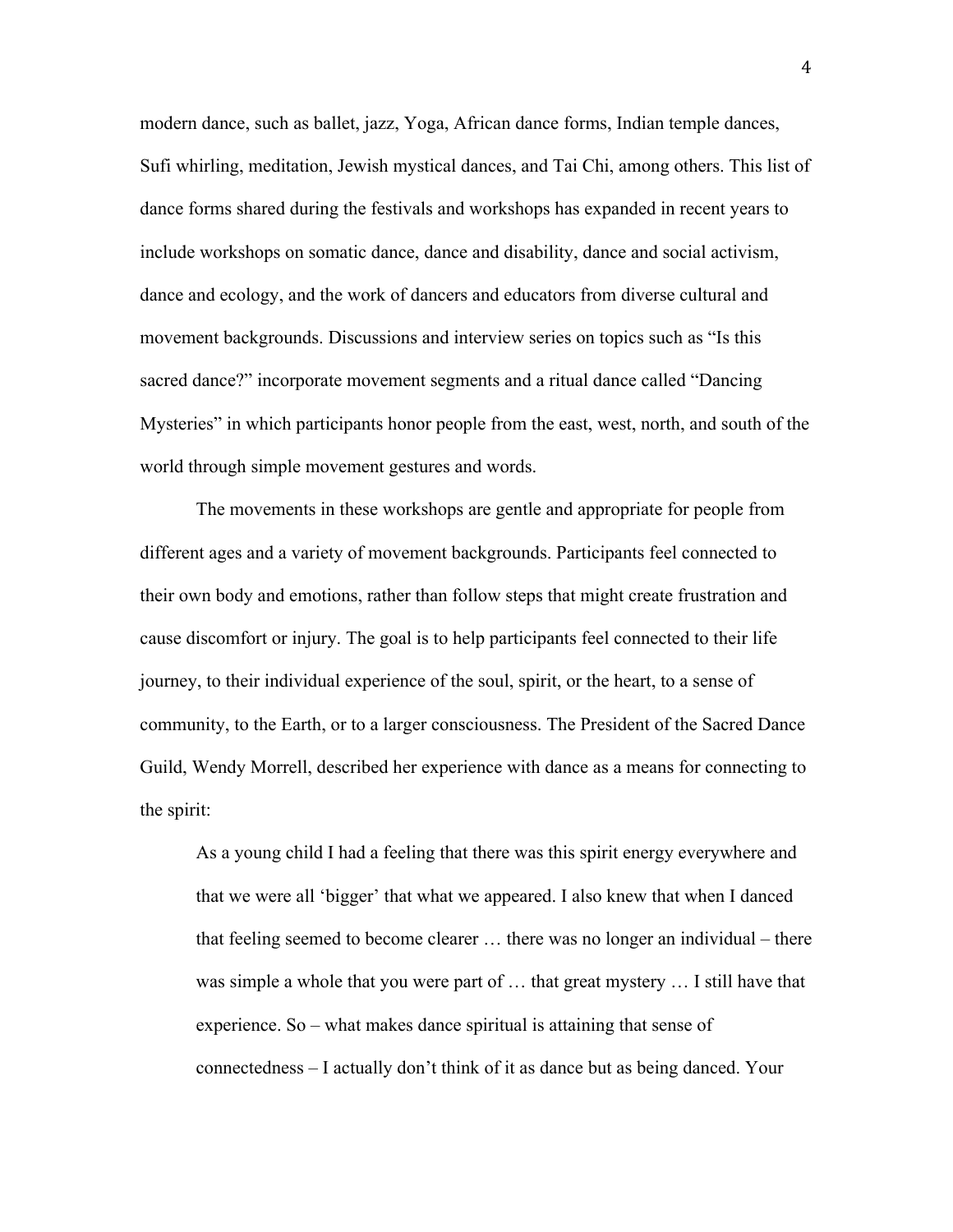body is simply a vessel and you are surrendering to the mystery in mind, body and spirit.

Sacred dance can be a group practice or an individual experience. In her *Sacred Dance Meditations: 365 Globally Inspired Movement Practices Enhancing Awakening, Clarity, and Connection* (2020) and a series of accompanying videos, Carla Stalling Walter offers sacred dance movements, meditations and contemplative questions for daily practice and reflection. Here, too, the approach to what is sacred dance is diverse: the book brings together dances from ancient Egypt, Native America and Mesopotamia, Austronesia, Iberia, Tibet, Greece, India, the Andes, and Israel, among others. "The commonality of these dances is that they were accessible for people in need of love, support, hope, and, most important, connection to their Higher Power," the author writes.<sup>3</sup> She points out, "Each month, I present dance meditations that allow us to remember Spirit and make new moves toward it and toward one another. […] You will have a connectedness to Spirit with you all day, so that you listen, hear, act, and speak from the amplified messages carried within the body temple."

The reflections and meditations that Walter offers are intended to help readers with their life path, values, intention, integrity, and well-being, rather than suggest particular ideas of what the divine is. In one of the meditations, for example, Walter writes:

What I focus on multiplies; what I speak or think influences my family, friends, community, and the earth itself. Much of the focus is an internal one, not intended to magically change my external circumstances. While not falling into denial or acceptance of unacceptable behavior as I am being clearly authentic, manifesting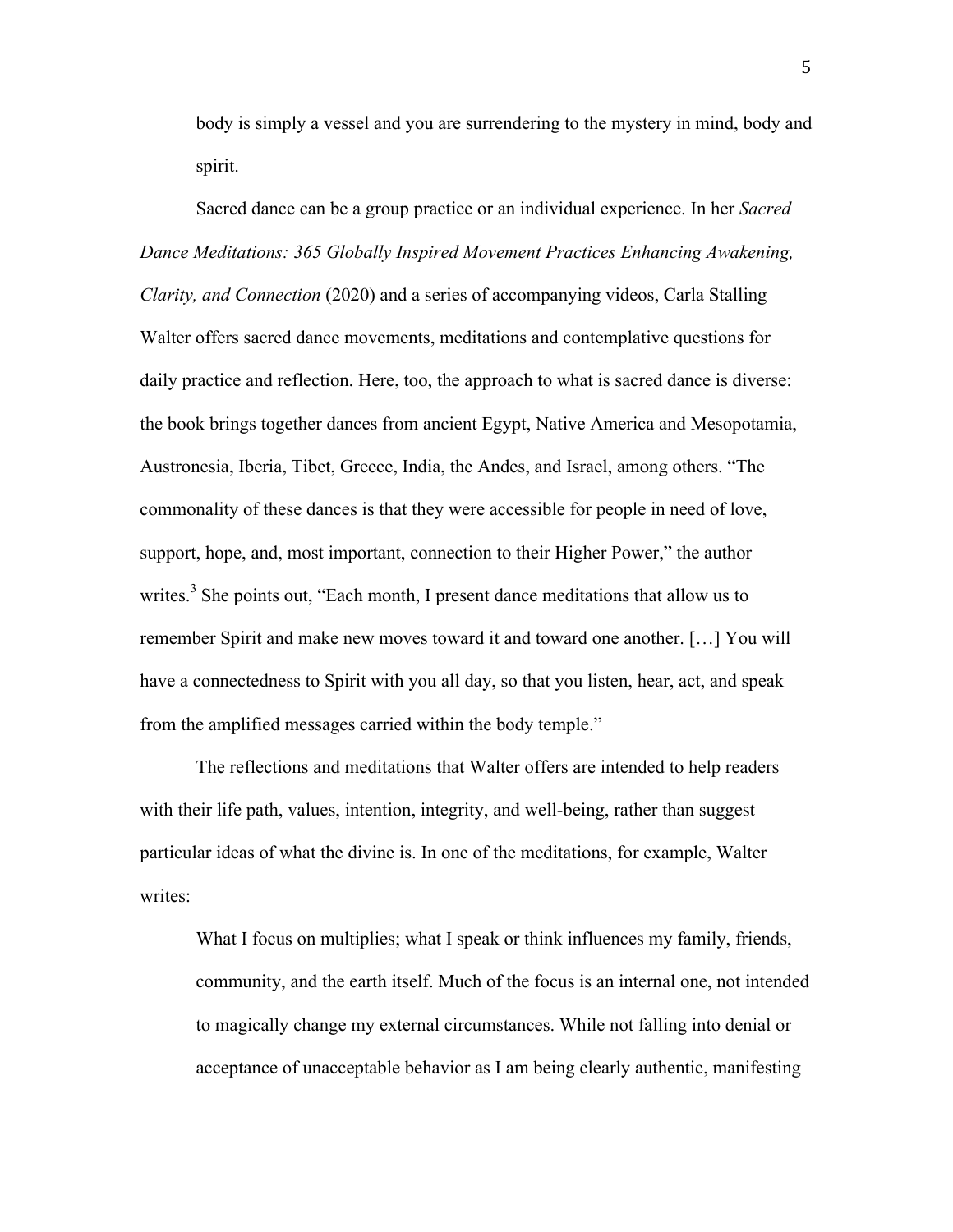Spirit, provoking spiritual experiences, and being a magnet for others, I express gratitude for all my blessings, realized and yet to come. I also express gratitude for appropriate reactions and clarity to see what I need to do, in moving upward on the path. I encourage others where I have gratitude, and it can be infectious, eliminating unnecessary criticism, needless judgments, anxieties, fears, and depression.

The dances and daily reflections are meant to help readers create a life that makes them feel purposeful, in good health, and connected to what is important to them. Through dancing and contemplation, readers can develop their awareness and become more active creators of their life's journey. "Being present every day affords us many benefits, like the opportunity for small course corrections, letting go of expected outcomes, making apologies, and refraining from judgments," she says. Sacred dance, as this book shows, is not only about physical movements or one's beliefs about the divine but an inner journey and a constant engagement with one's values, needs, strengths, and challenges.

#### **Afro-Butoh Dance**

Tebby W.T. Ramasike, choreographer, performer/dancer, and researcher of dance, born in South Africa and based in Luxembourg, combines Butoh dance – a form of Japanese dance theater – and African ritual dances, particularly ceremonial dances.<sup>4</sup> His Afro-Butoh dance examines the spiritual rather than ethnic-cultural qualities of these dances. "For me, spirituality is the healing aspect of dance and movement. You do not have to be a professionally trained dancer to experience this," Ramasike said. "We all have different ways of understanding spirituality in life and in dance," he notes. For him,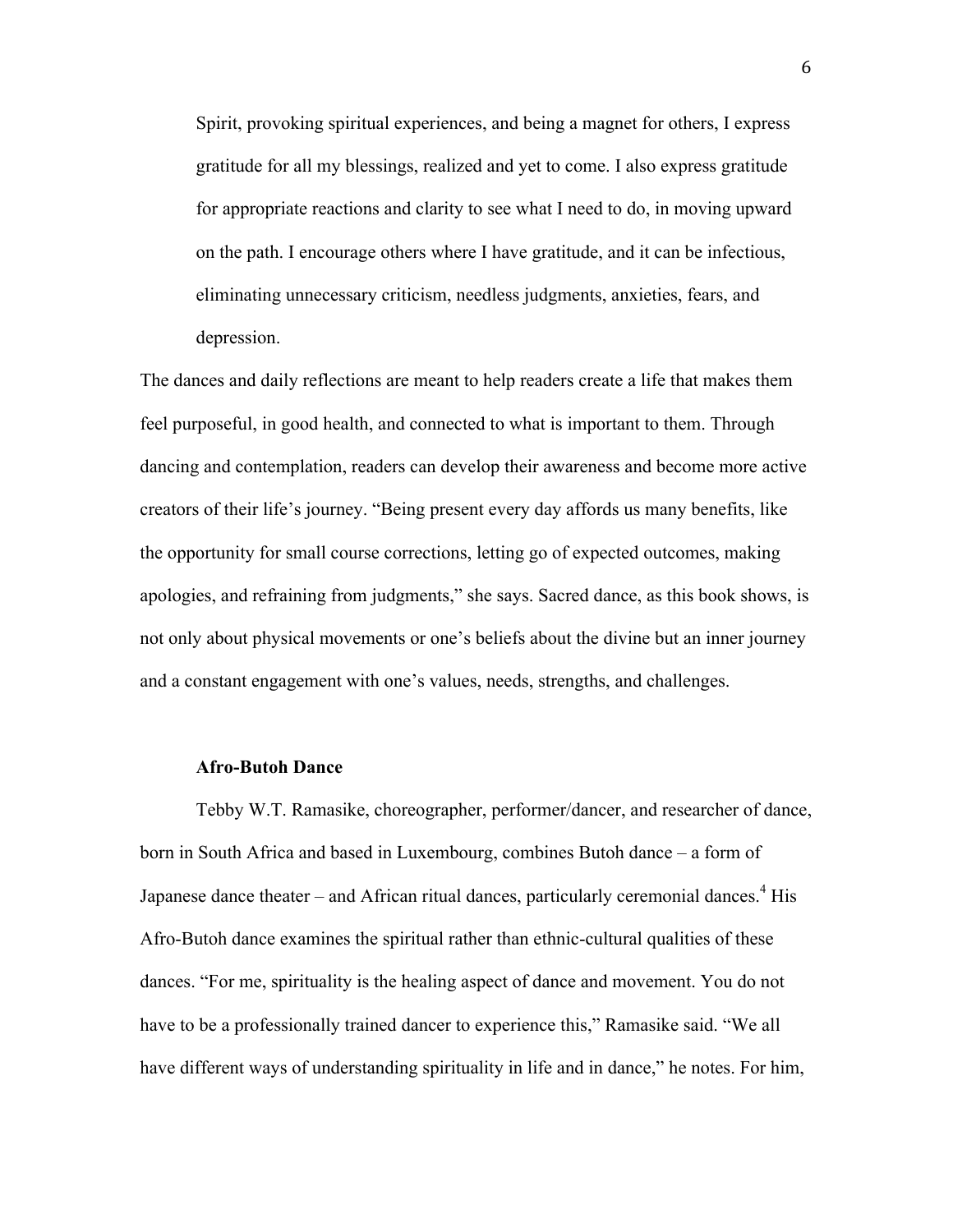spirituality is a form of upliftment, "a heartbeat of the soul." "Spiritual journey can connect to different experiences – just sitting or listening to music can be a spiritual act," he notes.

For Tamasike, what makes dancing spiritual is connecting to the self and finding balance – feeling strong, quiet, comfortable in the body, relaxed, and accepting of the self. The spiritual takes clients toward their own comfort and inner selves, a view that a somatics practitioner would share. As a starting point, Ramasike asks participants to close their eyes and feel what is inside their body: "Look into yourself and listen. Breathe deeply. Feel how the breath is traveling down from the lungs to the diaphragm, pelvis, legs, and feet. Allow yourself to be you. You do not have to be anything different. Allow the feelings that are communicated to you manifest from moment to moment."

He encourages participants to find their own movement styles and voices rather than mirror the teacher. Pushing themselves to execute movements that they are not ready for or that do not feel like their own movements can be harmful and build resentment and struggle. Natural elements and music are important on this journey inward. Observing, moving with, and imagining natural elements – such as the wind, fire, or flowers – allows us to explore what these elements bring out in us. "Music can feed a lot of what can come out of the spirit but silence can be music too," Ramasike notes. The effects of dancing and the music can last much longer than the actual dance: "It's not like 'let's boogie' and then it's over," he notes.

"This type of movement brings me so much awareness, about who I am, where I am, what is happening in my body and what I need. Teachers of dance techniques do not typically say 'listen to the body' but it is essential," Ramasike said. Dancing with inner

7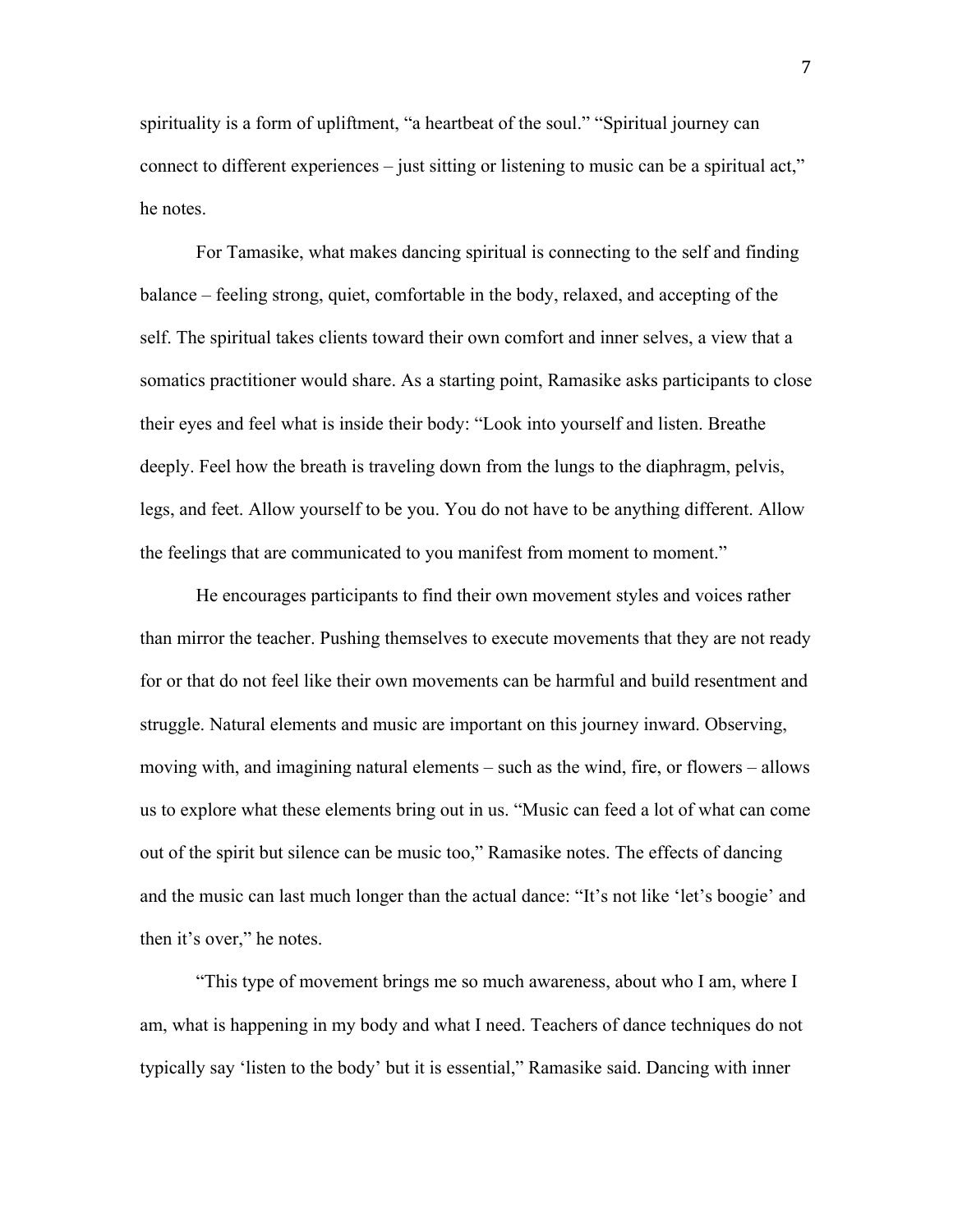awareness helps shed negativity, anger, and versions of the self that we have kept holding onto for a long time: "It brings a lot of positive energy into the space and the body," Tamasike notes. He adds, "In daily life people have to stop and listen to the body. We have to be in these moments of listening – what is going on in my body, in my life. This is where the spirit is taking over."

## **Spirituality and Somatics**

Using dance as a means to build inner awareness and to come to the present moment is a fundamental principle in somatic dance practices. Somatic movement practices -- such as the Alexander Technique, the Feldenkrais Method®, Body-Mind Centering®, Continuum Movement®, Nia dance, 5Rhythms®, JourneyDance™, SuryaSoul®, Gaga, and Tamalpa Life/Art Process, to name a few – highlight the importance of physical sensations and inner connection to movement. In a somatically attuned dance, Yoga, Pilates or strength training class, participants learn to notice their physical sensations, the state of their mind and emotions, and develop a compassionate approach toward their bodies and their selves. Somatic dance classes are typically fully improvisational – without any choreography – or blend simple choreography and free expression. The intent is to allow participants to find themselves in the dance – to dance their own way.

The relationship between somatics and spirituality can be wrought. Martial arts and Yogic practices, with much older histories, emphasize many of the aspects similar to somatics, such as attention to breath, physical sensations, mindful movement, body scans, and visualizations: however, writers on somatics tend to place the lineage of somatic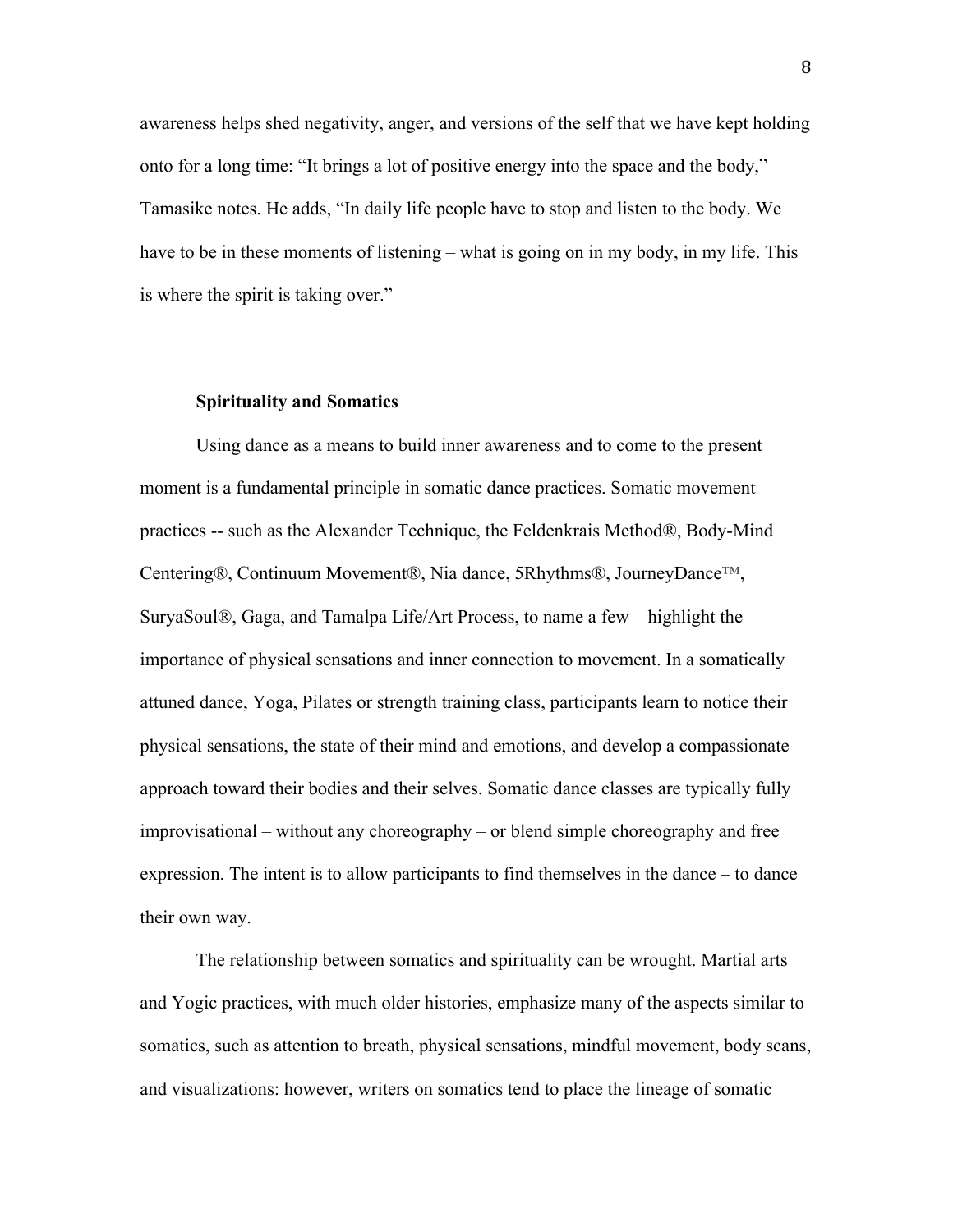practices in methods that refrain from explicit connections to spiritual practices. Somatics has been weary of the spiritual: the intent is to emphasize the body and its sensations rather than particular spiritual approaches.

However, many somatic practices draw upon spiritually informed methods implicitly or explicitly and participants often claim to have experiences that connect them to the spirit in somatics classes.<sup>5</sup> SuryaSoul, a conscious dance method developed by Sabine Zweig and Philippe Beaufour, includes the ancient wisdom traditions of Tao and the integral Yoga of Sri Aurobindo as the foundations<sup>6</sup>. The creators note that their approach "involves the individual and the collective in a movement towards higher consciousness rooted in worldly actions. Dance for us is the actualization of this Yoga or Tao and therefore induces a spiritual evolution and realization." At the center of the practice is the system of seven chakras of the Hindu or Yogic traditions. Every class starts with moving the awareness inward, for example by closing the eyes and focusing on breathing and inner sensations in outer stillness. During the class the awareness moves toward outside expression, interactions with other movers, and a heightened awareness of what life presents us on a daily basis and how to engage with it mindfully and with inner integrity. The music – ranging from mantras to rap, pop, classic, jazz, and world music – stimulates the mind, body, and emotions and enhances the relationship one can have with the sacred or the divine.

JourneyDance, an improvisational dance practice developed by Toni Bergins, uses elements from shamanic dance, somatics, and dance theater to create a movement journey. Dancing can create an alternate state of mind in which daily worries and anxious thought cycles can be taken over by intuitive, subconscious responses: participants might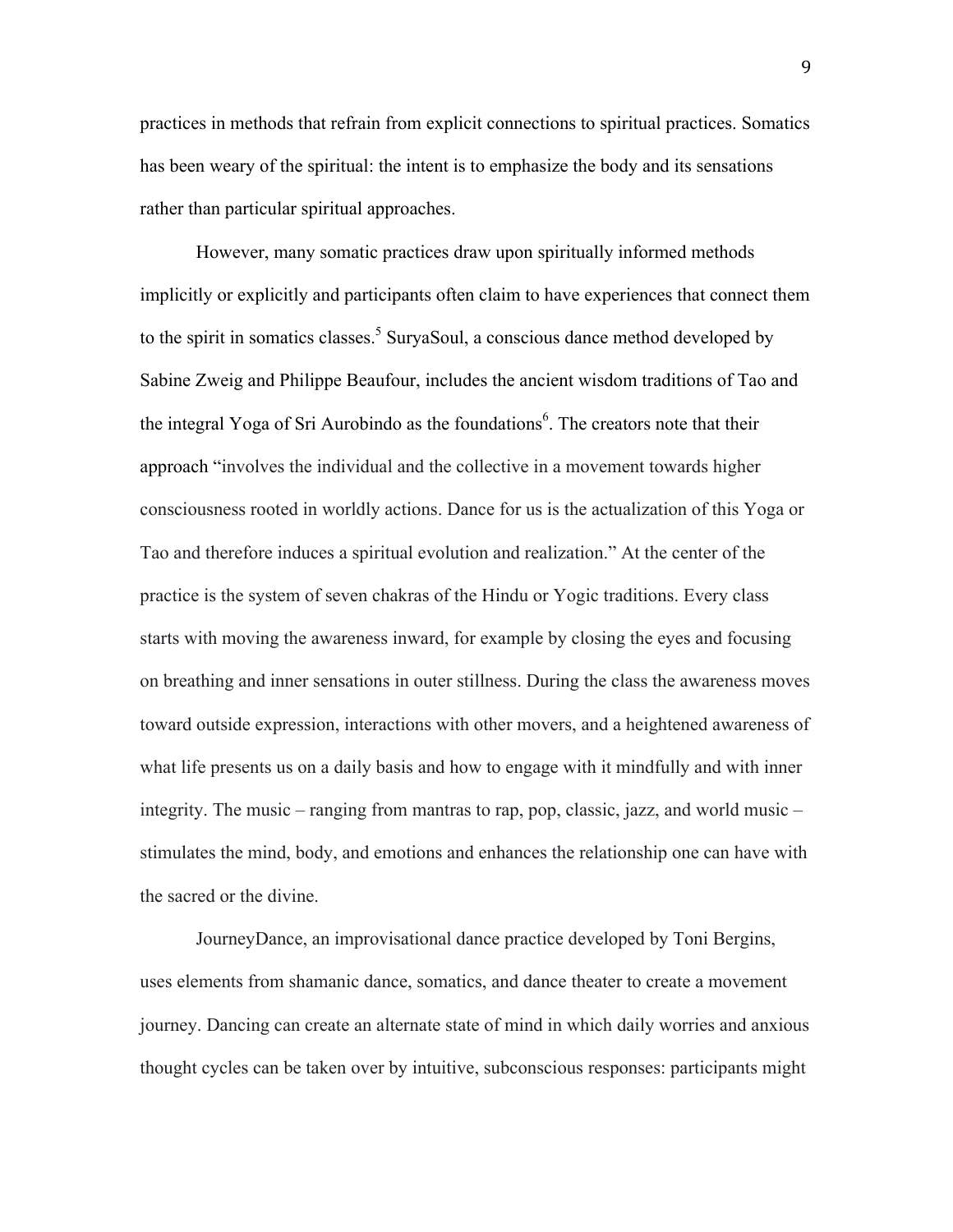start to connect to layers of the self and embodied knowledge which they might not be able to access while doing their daily tasks. Robin Elliott, a JourneyDance facilitator, notes, "I have no doubt that if you were to measure the brainwaves of participants toward the end of the dance experience, there'd be a movement toward brainwave states that map onto feelings of connection, transcendence, joy, peace. This is the feeling of connection to the divine, to the sacred, to our highest selves, to sense of limitlessness, to the conditions for perfect health and healing, the conditions for right relationship, and fearless creation. And we do this through the body first, the body as doorway."

My students of Nia dance, a somatic dance method developed by Debbie Rosas and Carlos Aya Rosas, frequently note that dancing leaves them more uplifted, balanced, hopeful, energized, and at peace. Writer and publisher Kathrin Stengel said, "I know that depressive moods, anger and sadness often have to do with being stuck in the windmills of my mind. I am stuck, but the mind whirls around […]. Once I start moving my body, it takes the wind out of the sails of my mind, and I feel liberated and often gain a new perspective on old problems. I think holistic movement is still the most underrated and simple remedy for staying mentally balanced, spiritually rooted and healthy. Dancing connects me to an energy flow that runs through life and all things."

Jeanne Berger, another participant and practitioner of several somatic techniques, observed that dancing to slower pieces of music and soulful lyrics lifts her spirits and make her feel inner peace, optimism, and feelings of love and compassion for herself, the teacher, and other dancers in the class and for family and friends. She said, "The dances can transport oneself out of the limits of our current lives to feeling good about what we have that is good, including the dance space that I have." She said, "I certainly didn't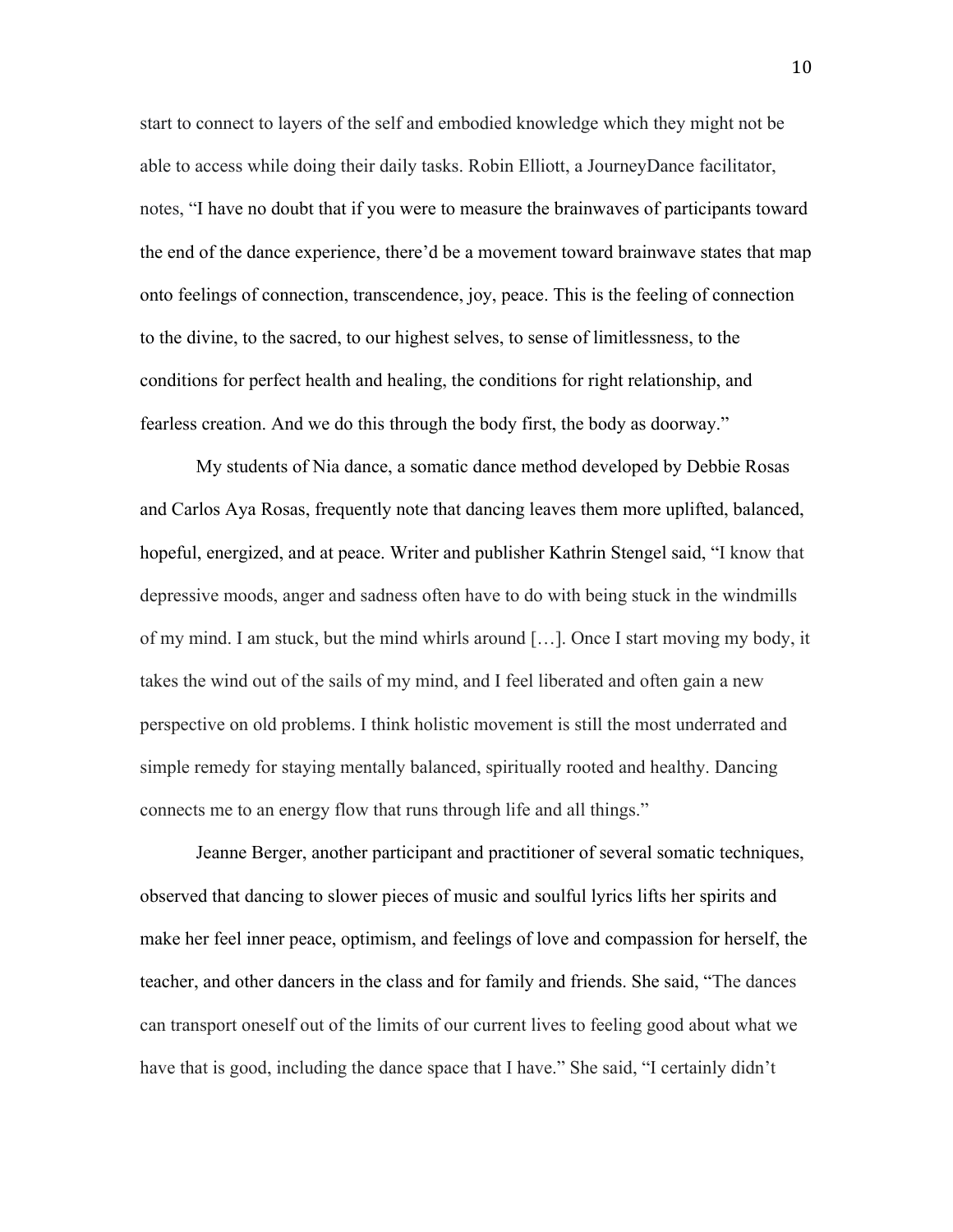choose to do Nia dancing because I saw it as a spiritual practice. But it has me hooked mainly because it does leave one with such a good feeling about oneself and the hope that we can still hang onto in this world." Scholar and educator Yvonne Zivkovic mentioned that dancing puts her into a type of flow that she doesn't have otherwise and gives her insights beyond her usual state of consciousness. "But it also throws me back to the body, with all its limitations and aches, and the spiritual experience to me is moving and feeling moved in spite of them," she said. Actor Tricia Mancuso Parks noted, "Dancing is bliss … it is love … it is joyful … and it is heartbreaking too […]. As I've gotten older and the body changes, dancing is even more freeing and more joyful, more spiritual. I feel more alive."

In my somatic dance and strength training classes, I offer participants an opportunity to connect the dance practice with their current life circumstances and life path. While doing strength training exercises for the chest muscles, I might invite participants to contemplate what might nourish their heart during that day, that week, or that month.<sup>7</sup> Doing biceps curls, I might ask them to reflect upon what qualities, opportunities, support, or type of energy they want to pull toward their lives to make the next best step. Doing exercises for the abdominals, I might invite the participants to reflect upon what core values they feel connected to at this point in their life.

At the end of a strength training or a Nia dance class, we take time to connect to our breathing and sensations in outer stillness. I often use this time to guide people to celebrate, admire, and feel grateful – for example, for the gift of having unobstructed inhales and exhales and the fact that we can breathe freely and are free.<sup>8</sup> We take a moment to notice our heartbeats and send a thank you note to it and to the other organs as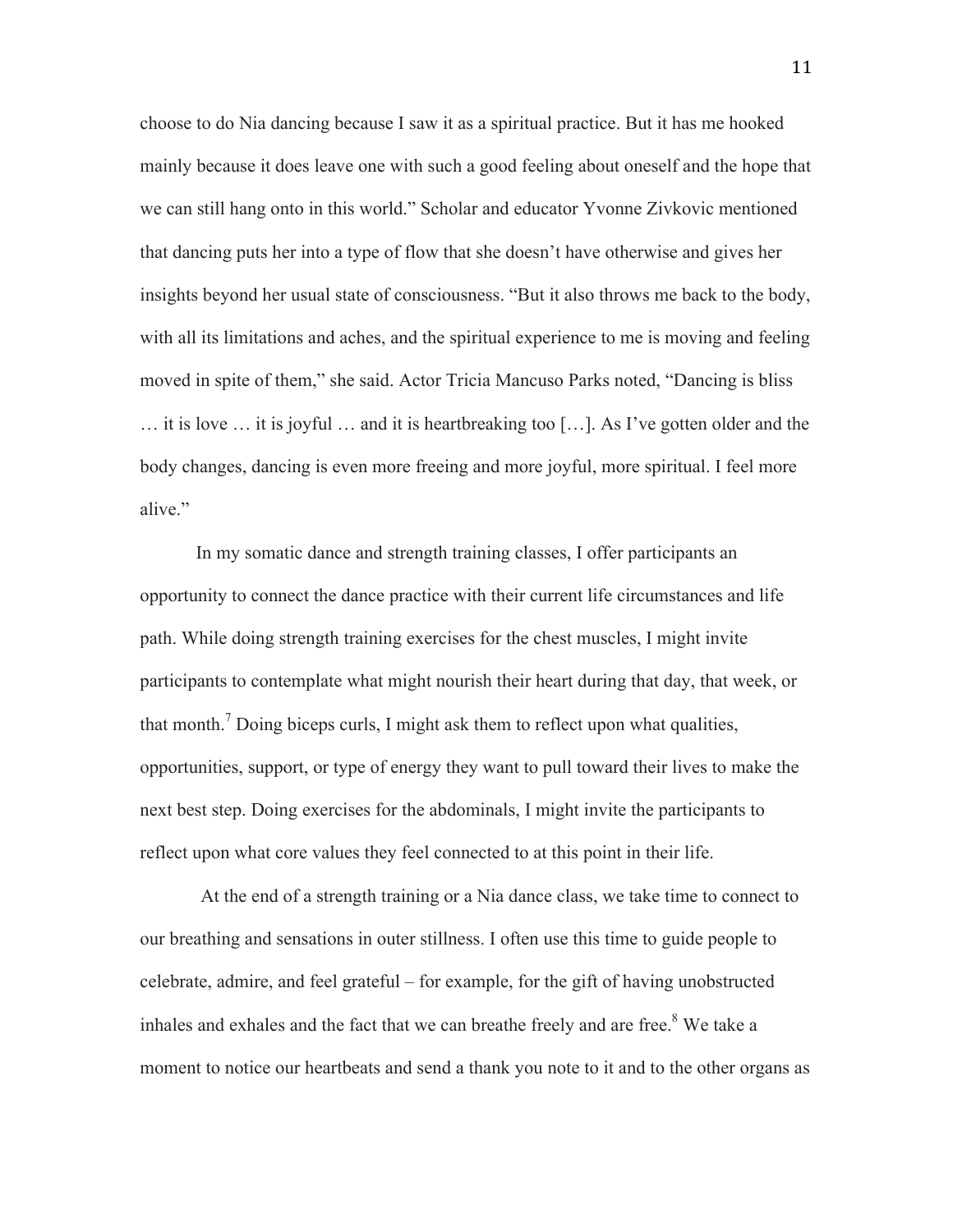well as the muscles, the bones, and the nervous system. We feel thankful for the fact that we have sensations, that our senses are working, that the mind is able to perform so many different tasks, and the body is able to execute so many different movements. We celebrate the support and stability that the earth provides and the wide vistas and yet unseen opportunities that the sky reminds us of. These moments speak to the soul or the spirit in us: they soften us and make us feel in awe of life. They make us feel – in the body, the mind, and the heart – how special it is to be alive. To me, that is the essence of dance as a spiritual practice.

## **Conclusion**

The discussion of whether and how participants connect to the spirit or the soul when they dance matters to medical and alternative therapies professionals for several reasons. Clients need help with emotional, mental, and physical wellness but they might also need help with finding healthy options for nourishing their soul or the spirit. They might experience a sense of inner emptiness, a lack of joy of life, and a loss of or a weakening connection to their life goals, values, and a sense of purpose. They might experience difficult transitions, loss of loved ones, fragile health, or the nearness of the closing chapters of their life. They might be searching for a deeper meaning in their life.

Dancing with inner awareness or with an intention that feels sacred to them sets their body in motion but also touches inner layers of their being. Dancing can place us into mental and embodied states that feel more expansive, compassionate, and empowered. From that larger, soulful or inwardly connected stance we might be able to see our lives differently: we might notice what makes our lives special and beautiful as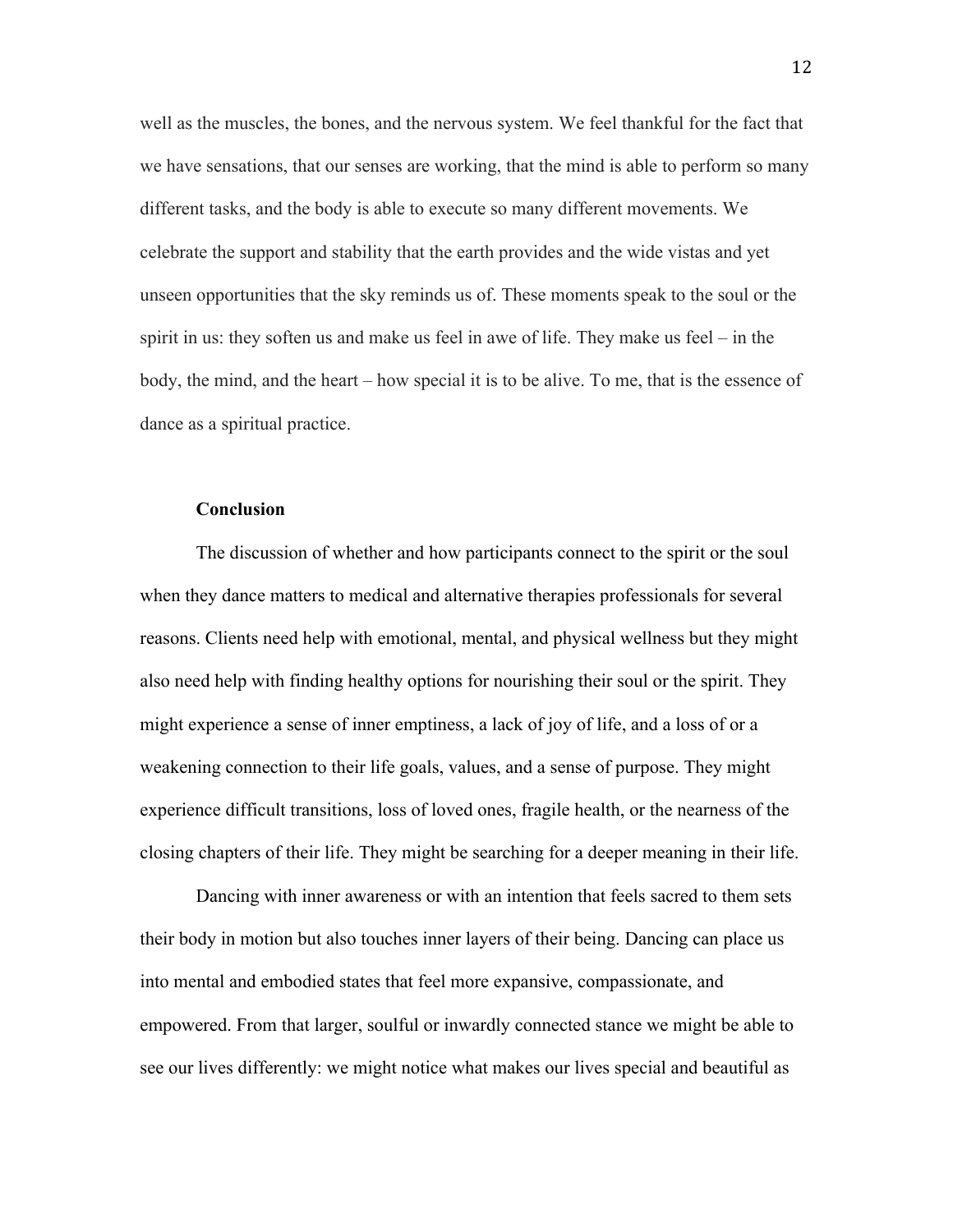well as what changes we might need to introduce to our lives. Dancing in ways that let us be free, uninhibited, and expressive gives us more strength and confidence in our inner resources and possibly make us feel connected to some larger energy or benevolent force. Dancing with others, online or in person, from similar or different cultural, ethnic, or religious backgrounds, offers a sense of community and can enhance our respect for and understanding of others and their life journeys.

<sup>5</sup> Williamson, A. et al. Dance, Somatics and Spiritualites – Contemporary Sacred

Narratives 2014. Bristol: Intellect Publishing.

<sup>6</sup> https://www.suryasoul.com/ Accessed on July 9, 2021.

<sup>7</sup> Saumaa, H. Somatic Strength Training: An Alternative to 'No Pain No Gain'.

Alternative and Complementary Therapies 2020; 26; 1: 19-22.

<sup>8</sup> Saumaa, H. Practicing Gratitude and Compassion Through Somatics and Dance.

Alternative and Complementary Therapies 2021; 27; 2:1-4.

 <sup>1</sup> Saumaa H. Dance Therapeutics: Movement as a Path Toward Healing. Alternative and <sup>2</sup> https://sacreddanceguild.org/about/about-sdg/ Accessed on April 4, 2021.

<sup>&</sup>lt;sup>3</sup> Walter, C.S. Sacred Dance Meditations: 365 Globally Inspired Movement Practices Enhancing Awakening, Clarity, and Connection 2020*.* Berkeley, CA: North Atlantic Books.

<sup>4</sup> http://www.tbodance.info/ Accessed on June 16, 2021.